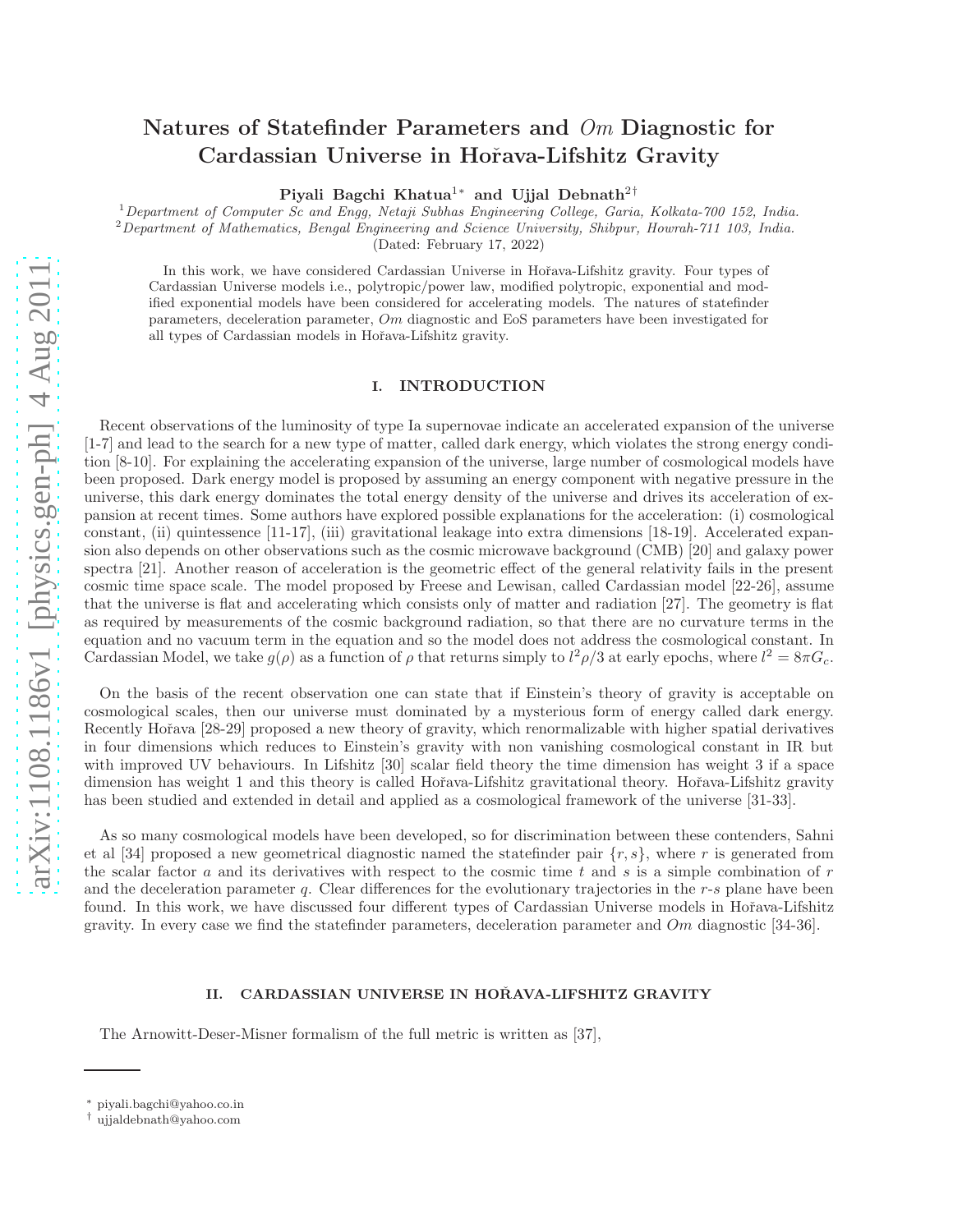$$
ds^{2} = -N^{2}dt^{2} + g_{ij}(dx^{i} + N^{i}dt)(dx^{j} + N^{j}dt)
$$
\n(1)

Under the detailed balance condition the full action condition of Hořava-Lifshitz gravity is given by,

$$
S = \int dt d^3x \sqrt{g} N \left[ \frac{2}{\kappa^2} (K_{ij} K^{ij} - \lambda K^2) + \frac{\kappa^2}{2\omega^4} C_{ij} C^{ij} - \frac{\kappa^2 \mu \epsilon^{ijk}}{2\omega^2 \sqrt{g}} R_{il} \nabla_j R_k^l + \frac{\kappa^2 \mu^2}{8} R_{ij} R^{ij} + \frac{\kappa^2 \mu^2}{8(3\lambda - 1)} \left( \frac{1 - 4\lambda}{4} R^2 + \Lambda R - 3\Lambda^2 \right) \right]
$$
(2)

where the extrinsic curvature and Cotton tensor is defined as,  $K_{ij} = \frac{1}{2N}(\dot{g}_{ij} - \nabla_i N_j - \nabla_j N_i)$  and  $C^{ij} =$  $\frac{\epsilon^{ikl}}{\sqrt{g}}\nabla_k(R_i^j - \frac{1}{4}R\delta_l^j)$ . The covariant derivatives are defined w.r.t. the spatial metric  $g_{ij}$ .  $\epsilon^{ijk}$  is the totally antisymmetric unit tensor,  $\lambda$  is a dimensionless coupling constant and the variable  $\kappa$ ,  $\omega$  and  $\mu$  are constants with mass dimensions  $-1$ , 0, 1 respectively. Also  $\Lambda$  is a positive constant, which as usual is related to the cosmological constant in the IR limit.

Now, in order to focus on cosmological frameworks, we impose the so called projectability condition and use a Friedmann-Robertson-Walker (FRW) metric we get,  $N = 1, g_{ij} = a^2(t)\gamma_{ij}$ ,  $N^i = 0$  with  $\gamma_{ij}dx^idx^j =$  $\frac{dr^2}{1-kr^2} + r^2 d\Omega_2^2$  where  $k = 0, -1, +1$  corresponding to flat, open and closed respectively. By varying N and  $g_{ij}$ , we obtain the non-vanishing equations of motions:

$$
H^{2} = \frac{\kappa^{2}}{6(3\lambda - 1)} \rho + \frac{\kappa^{2}}{6(3\lambda - 1)} \left[ \frac{3\kappa^{2} \mu^{2} k^{2}}{8(3\lambda - 1)a^{4}} + \frac{3\kappa^{2} \mu^{2} \Lambda^{2}}{8(3\lambda - 1)} \right] - \frac{\kappa^{4} \mu^{2} k \Lambda}{8(3\lambda - 1)^{2} a^{2}} \tag{3}
$$

and

$$
\dot{H} + \frac{3}{2}H^2 = -\frac{\kappa^2}{4(3\lambda - 1)} p - \frac{\kappa^2}{4(3\lambda - 1)} \left[ \frac{\kappa^2 \mu^2 k^2}{8(3\lambda - 1)a^4} - \frac{3\kappa^2 \mu^2 \Lambda^2}{8(3\lambda - 1)} \right] - \frac{\kappa^4 \mu^2 k \Lambda}{16(3\lambda - 1)^2 a^2}
$$
(4)

where  $H \equiv \frac{\dot{a}}{a}$  is the Hubble parameter. Here  $G_c$  and G is defined as,  $G_c = \frac{\kappa^2}{16\pi(3\lambda-1)}$  and  $G = \frac{\kappa^2}{32\pi}$  where  $G_c$ is the "cosmological" Newton's constant and  $G$  is the "gravitational" Newton's constant.

We can re-write the above equations as [38],

$$
H^{2} + \frac{k}{a^{2}} = \frac{l^{2}\rho}{3} + \frac{k^{2}}{2\Lambda a^{4}} + \frac{\Lambda}{2}
$$
\n(5)

and

$$
\dot{H} + \frac{3}{2}H^2 + \frac{k}{2a^2} = -\frac{l^2p}{2} - \frac{k^2}{4\Lambda a^4} + \frac{3\Lambda}{4}
$$
\n(6)

Here,  $\rho$  and p are respectively the energy density and pressure of the universe,  $l^2 = 8\pi G_c$  and choosing  $8\pi G = 1.$ 

Freese and Lewis [22] constructed Cardassian universe models so that, in Cardassian models the universe is flat and accelerating, and yet contains only matter (baryonic or not) and radiation. The above equation governing the expansion of the universe is modified to,

$$
H^{2} + \frac{k}{a^{2}} = \frac{l^{2}g(\rho)}{3} + \frac{k^{2}}{2\Lambda a^{4}} + \frac{\Lambda}{2}
$$
\n(7)

which gives,

$$
H = \sqrt{-\frac{k}{a^2} + \frac{l^2 g(\rho)}{3} + \frac{k^2}{2\Lambda a^4} + \frac{\Lambda}{2}}
$$
\n(8)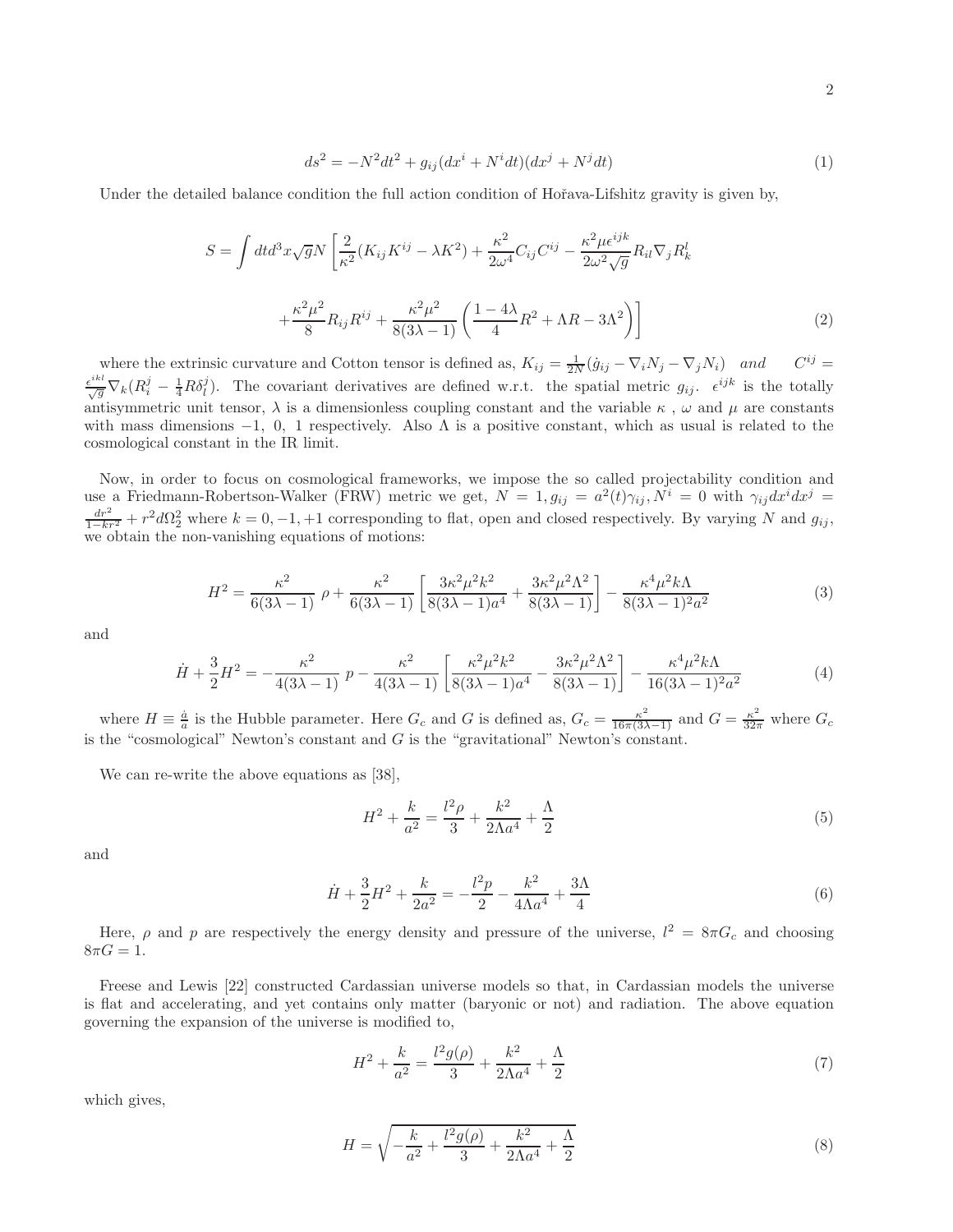3

where  $\rho$  is the total energy density of matter and radiation and we will neglect the contribution of radiation for the late-time evolution of the universe. The function  $q(\rho)$  reduces to  $\rho$  in the early universe. Now,

$$
g(\rho) = \rho_m + \rho_c \quad and \quad p = p_m + p_c \tag{9}
$$

where  $\rho_m$  and  $\rho_c$  are the energy densities of matter and Cardassian term of the universe respectively and  $p_m$ and  $p_c$  are the pressure of matter and Cardassian term of the universe respectively. For any suitable Cardassian model, the following requirements that should be fulfilled. (i) The function  $g(\rho)$  should returns to the usual form of  $\rho$  at early epochs in order to recover the thermal history of the standard cosmological. (ii)  $q(\rho)$  should takes a different form at late times when  $z \sim O(1)$  in order to drive an accelerated expansion as indicated by the observation of SNeIa. (iii) The classical solution of the expansion should be stable, and the sound speed  $c_s^2$ of classical perturbations of the total cosmological fluid around homogeneous FRW solutions cannot be negative.

In order to guarantee the classical solution of the expansion is stable, the sound speed  $c_s^2$  of classical perturbations of the total cosmological fluid around homogeneous FRW solutions should always be greater than zero. If the expansion of the universe is adiabatic, the sound speed of total cosmological fluid can be represented by,

$$
c_s^2 = \frac{\partial p}{\partial \rho} \tag{10}
$$

Now the matter conservation equation gives,

$$
\dot{\rho}_m + 3H(\rho_m + p_m) = 0\tag{11}
$$

and total fluid conservation equation gives,

$$
\widehat{g(\rho)} + 3H(g(\rho) + p) = 0 \tag{12}
$$

From the above two equations we get,

$$
\dot{\rho}_c + 3H(\rho_c + p_c) = 0\tag{13}
$$

From where we get,

$$
p_c = (\rho_m + p_m) \frac{\partial g(\rho)}{\partial \rho_m} - g(\rho) - p_m \tag{14}
$$

and

$$
p = p_m + p_c = (\rho_m + p_m) \frac{\partial g(\rho)}{\partial \rho_m} - g(\rho) = \rho_m (1 + w_m) \frac{\partial g(\rho)}{\partial \rho_m} - g(\rho)
$$
(15)

Now for dark matter  $p_m = w_m \rho_m$ , combining this with (11) we get,

$$
\rho_m = \rho_0 a^{-3(1+w_m)} \quad and \quad p_m = \rho_0 w_m a^{-3(1+w_m)} \tag{16}
$$

where  $\rho_0$  be the integrating constant. Now the relation between scale factor a and the redshift z is given by  $a = 1/(1+z)$  i.e.  $z = (1/a) - 1$ , and we replace all a by z, where value of z is taken  $z \ge -1$ .

# III. STATEFINDER DIAGNOSTICS, DECELERATION PARAMETER AND Om DIAGNOSTIC

The flat Friedmann model which is analyzed in terms of the statefinder parameters. The trajectories in the  $\{r, s\}$  plane of different cosmological models shows different behavior. The statefinder diagnostic of SNAP observations used to discriminate between different dark energy models. The statefinder diagnostic pair is constructed from the scale factor  $a(t)$ . The statefinder diagnostic pair is denoted as  $\{r, s\}$  and defined as [34],

$$
r = \frac{\dddot{a}}{aH^3} \quad \text{and} \quad s = \frac{r-1}{3(q-\frac{1}{2})} \tag{17}
$$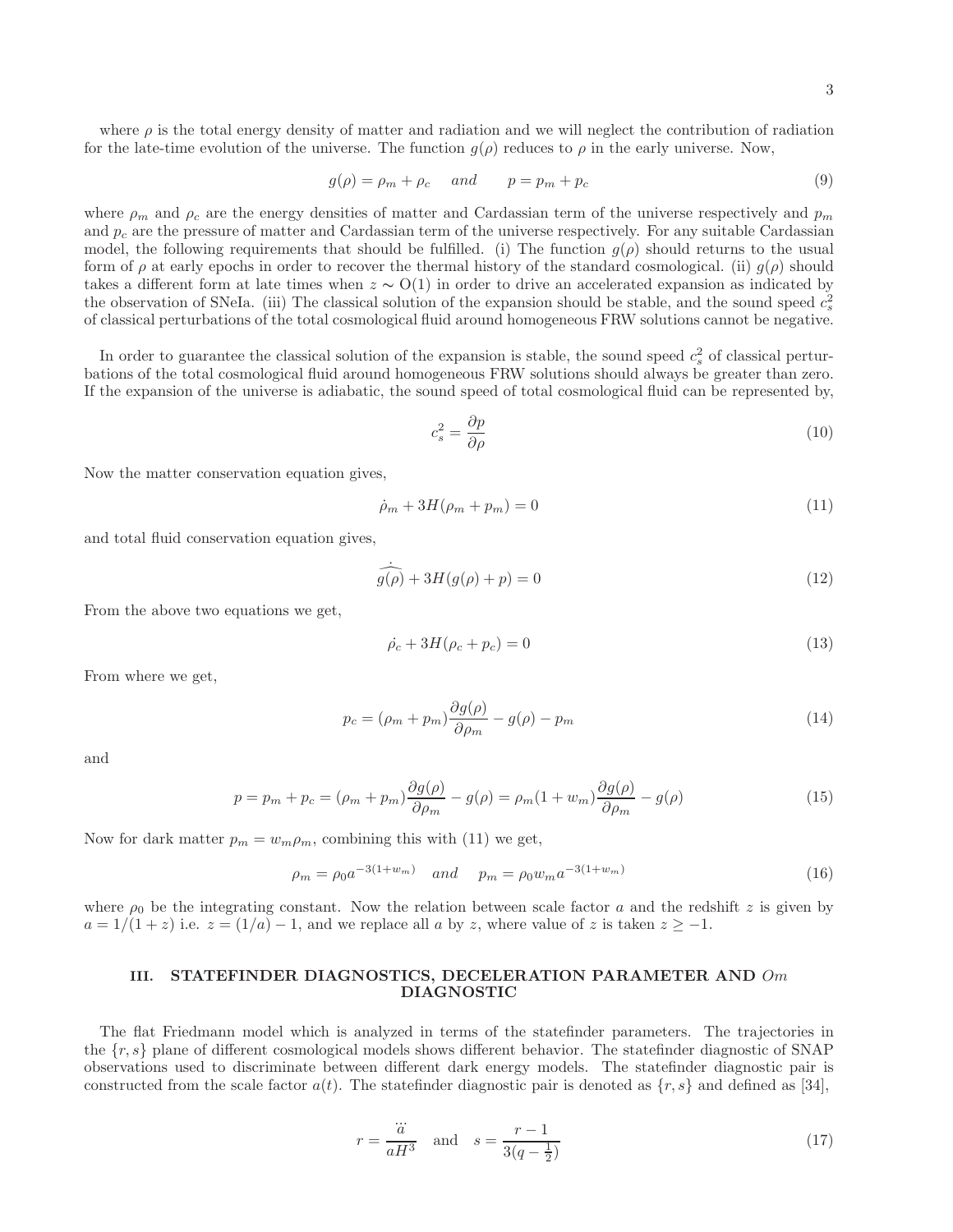$$
r = 1 + \frac{9}{2(\rho_c + \rho_m)} \left( \frac{\partial p_c}{\partial \rho_c} (\rho_c + p_c) + \frac{\partial p_m}{\partial \rho_m} (\rho_m + p_m) \right)
$$
(18)

$$
s = \frac{1}{(p_c + p_m)} \left( \frac{\partial p_c}{\partial \rho_c} (\rho_c + p_c) + \frac{\partial p_m}{\partial \rho_m} (\rho_m + p_m) \right)
$$
(19)

and

$$
q = \frac{1}{2} + \frac{3}{2} \left( \frac{p_c + p_m}{\rho_c + \rho_m} \right)
$$
 (20)

As a complementary to  $\{r, s\}$ , a new diagnostic called Om has been recently proposed, which helps to distinguish the present matter density contrast in different models more effectively. The new diagnostic of dark energy  $Om$  is introduced to differentiate  $\Lambda$ CDM from other DE models. Om diagnostic is defined as [35],

$$
Om(z) = \frac{\left(\frac{H(z+1)}{H_0}\right)^2 - 1}{(z+1)^3 - 1} \tag{21}
$$

Thus Om involves only the first derivative of the scale factor through the Hubble parameter and is easier to reconstruct from observational data. Om is a constant in ΛCDM model, since it is independent of redshift z and it provides a null test of cosmological constant. Om diagnostic can distinguish DE models with less dependence on matter density relative to the EOS of DE.

# IV. DIFFERENT MODELS OF CARDASSIAN UNIVERSE

## A. Polytropic/Power Law Model (PL)

The simplest model is the power law (PL) Cardassian model where  $g(\rho) = \rho + B\rho^n$ , with B and  $n < 2/3$  are two constants and the additional term  $\rho^n$  satisfies many observational constraints such as if the first Doppler peak of the CMB is slightly shifted, the universe is rather older, and the early structure formation  $z > 1$  is unaffected. In this model  $g(\rho)$  is defined as [23],

$$
g(\rho) = \rho_m \left[ 1 + \left( \frac{\rho_m}{\rho_{card}} \right)^{(n-1)} \right] \tag{22}
$$

where  $\rho_{card}$  is a characteristic constant energy density and n is a dimensionless positive constants. So from (9), (14), (16) and (22) we get,

$$
\rho_c = \frac{\rho_0^n (1+z)^{3n(1+w_m)}}{\rho_{card}^{(n-1)}}\tag{23}
$$

and

$$
p_c = \frac{(n + nw_m - 1)\rho_0^n (1 + z)^{3n(1 + w_m)}}{\rho_{card}^{(n-1)}}
$$
\n(24)

So the equation of states are given by,

$$
w_c = \frac{p_c}{\rho_c} = (n + nw_m - 1)
$$
\n(25)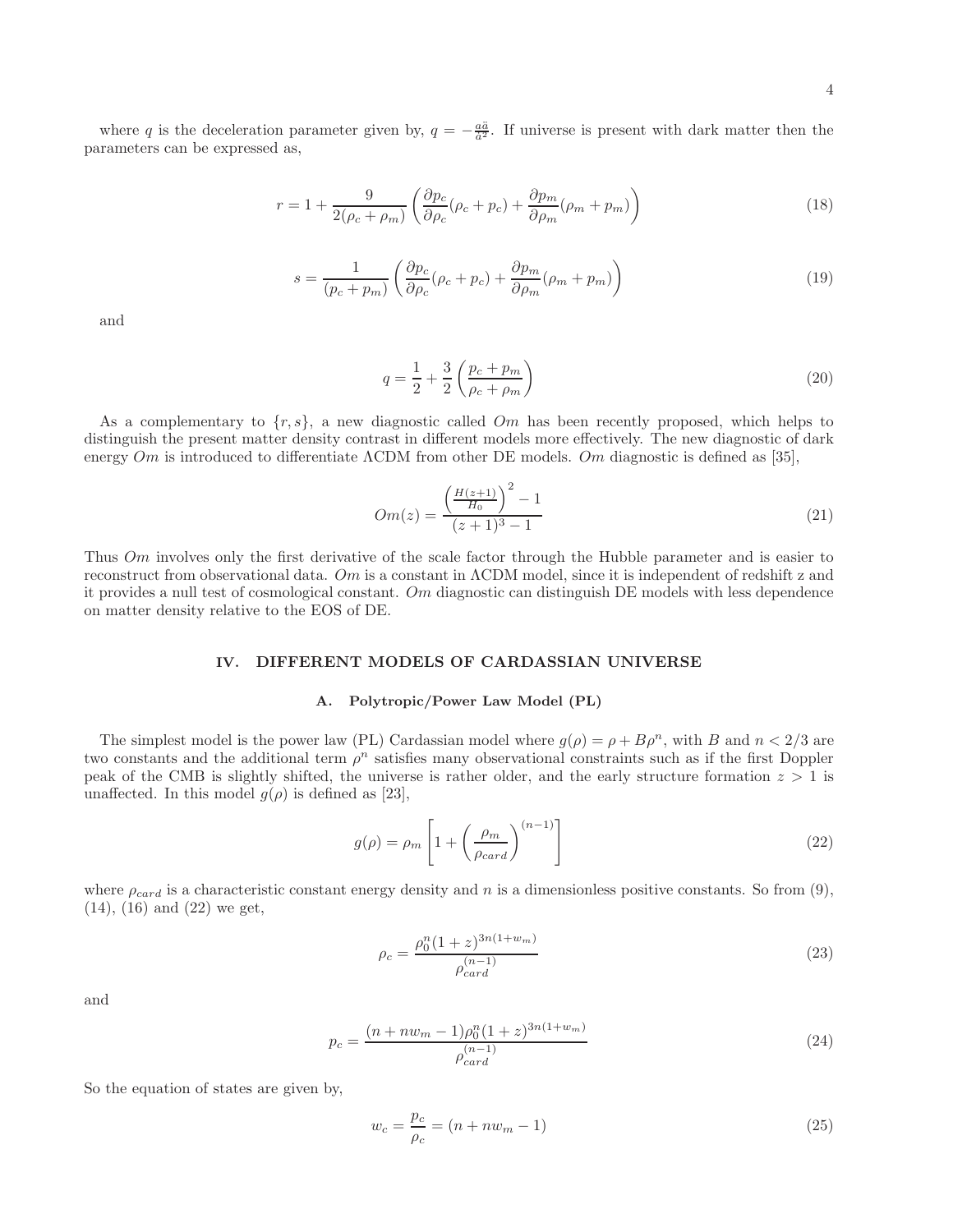

FIG. 1: The variation of g against H for  $w_m = .01$ ,  $n = .5$ ,  $\rho_{card} = .1$ ,  $\Lambda = .01$ ,  $\rho_0 = .001$ ,  $k = 1$ ,  $l = .9$ ,  $H_0 = 72$ .



FIG. 2: The variation of w against H for  $w_m = .01$ ,  $n = .5$ ,  $\rho_{card} = .1$ ,  $\Lambda = .01$ ,  $\rho_0 = .001$ ,  $k = 1$ ,  $l = .9$ ,  $H_0 = 72$ .



FIG. 3: The variation of  $c_s^2$  against H for  $w_m = .01$ ,  $n = .5$ ,  $\rho_{card} = .1$ ,  $\Lambda = .01$ ,  $\rho_0 = .001$ ,  $k = 1$ ,  $l = .9$ ,  $H_0 = 72$ .



FIG. 4: The variation of s against r for  $w_m = .01$ ,  $n = .5$ ,  $\rho_{card} = .1$ ,  $\Lambda = .01$ ,  $\rho_0 = .001$ ,  $k = 1$ ,  $l = .9$ ,  $H_0 = 72$ .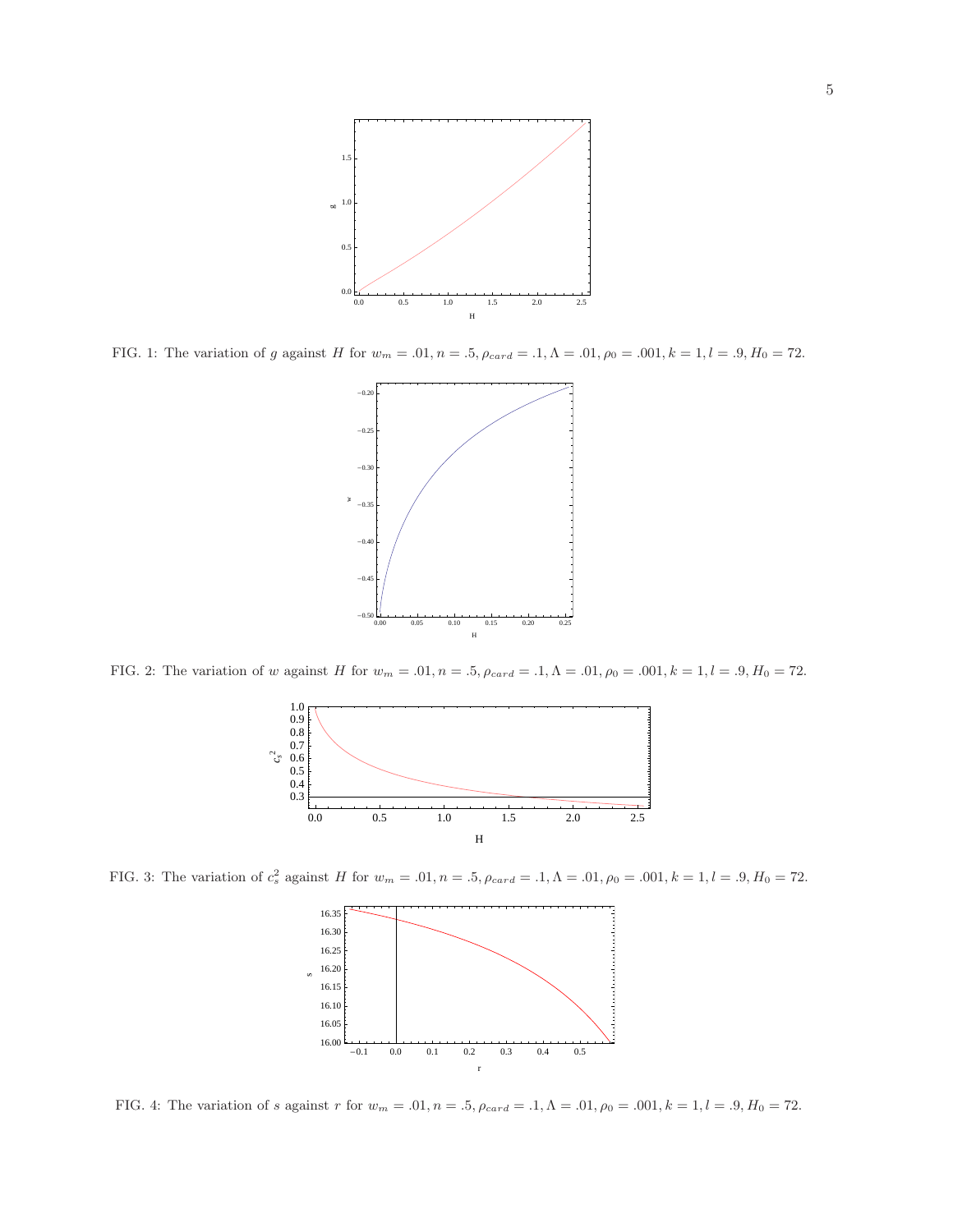

FIG. 5: The variation of q against H for  $w_m = .01$ ,  $n = .5$ ,  $\rho_{card} = .1$ ,  $\Lambda = .01$ ,  $\rho_0 = .001$ ,  $k = 1$ ,  $l = .9$ ,  $H_0 = 72$ .



FIG. 6: The variation of Om against H for  $w_m = .01$ ,  $n = .5$ ,  $\rho_{card} = .1$ ,  $\Lambda = .01$ ,  $\rho_0 = .001$ ,  $k = 1$ ,  $l = .9$ ,  $H_0 = 72$ .

and

$$
w = \frac{p}{g(\rho)} = \frac{w_m + (n + nw_m - 1) \left(\frac{\rho_0 (1+z)^{3(1+w_m)}}{\rho_{card}}\right)^{(n-1)}}{1 + \left(\frac{\rho_0 (1+z)^{3(1+w_m)}}{\rho_{card}}\right)^{(n-1)}}
$$
(26)

From above, we see that  $w_c$  is a constant. From (16), (18), (19), (20), (23) and (24) we get the statefinder parameters and deceleration parameter,

$$
r = \frac{(1+z)^{3}\rho_{0}(2+9w_{m}(1+w_{m}))+ (1+z)^{-3w_{m}}\left(\frac{(1+z)^{3(1+w_{m})}\rho_{0}}{\rho_{card}}\right)^{n}\rho_{card}(2+9n(1+w_{m})(-1+n+nw_{m}))}{2(1+z)^{3}\rho_{0}+2(1+z)^{-3w_{m}}\left(\frac{(1+z)^{3(1+w_{m})}\rho_{0}}{\rho_{card}}\right)^{n}\rho_{card}}
$$
(27)

and

$$
s = \frac{(1+z)^3 \rho_0 w_m (11+9w_m) + (1+z)^{-3w_m} \left(\frac{(1+z)^{3(1+w_m)} \rho_0}{\rho_{card}}\right)^n \rho_{card}(-1+n+nw_m)(2+9n(1+w_m))}{2(1+z)^3 \rho_0 w_m + 2(1+z)^{-3w_m} \left(\frac{(1+z)^{3(1+w_m)} \rho_0}{\rho_{card}}\right)^n \rho_{card}(-1+n+nw_m)}
$$
(28)

$$
q = \frac{(1+z)^{3}\rho_{0}(1+3w_{m}) + (1+z)^{-3w_{m}}\left(\frac{(1+z)^{3(1+w_{m})}\rho_{0}}{\rho_{card}}\right)^{n}\rho_{card}(-2+3n(1+w_{m}))}{2(1+z)^{3}\rho_{0} + 2(1+z)^{-3w_{m}}\left(\frac{(1+z)^{3(1+w_{m})}\rho_{0}}{\rho_{card}}\right)^{n}\rho_{card}}
$$
(29)

Fig.1 represents the variation of g against H, Fig.2 represents the variation of w against H. From (9), (10), (16), (23) and (24) we plot the graph which shows the variation of the square of velocity of sound  $c_s^2$  against H is given in Fig.3. Fig.4 represents the variation of  $s$  against  $r$  and Fig.5 represents the variation of  $q$  against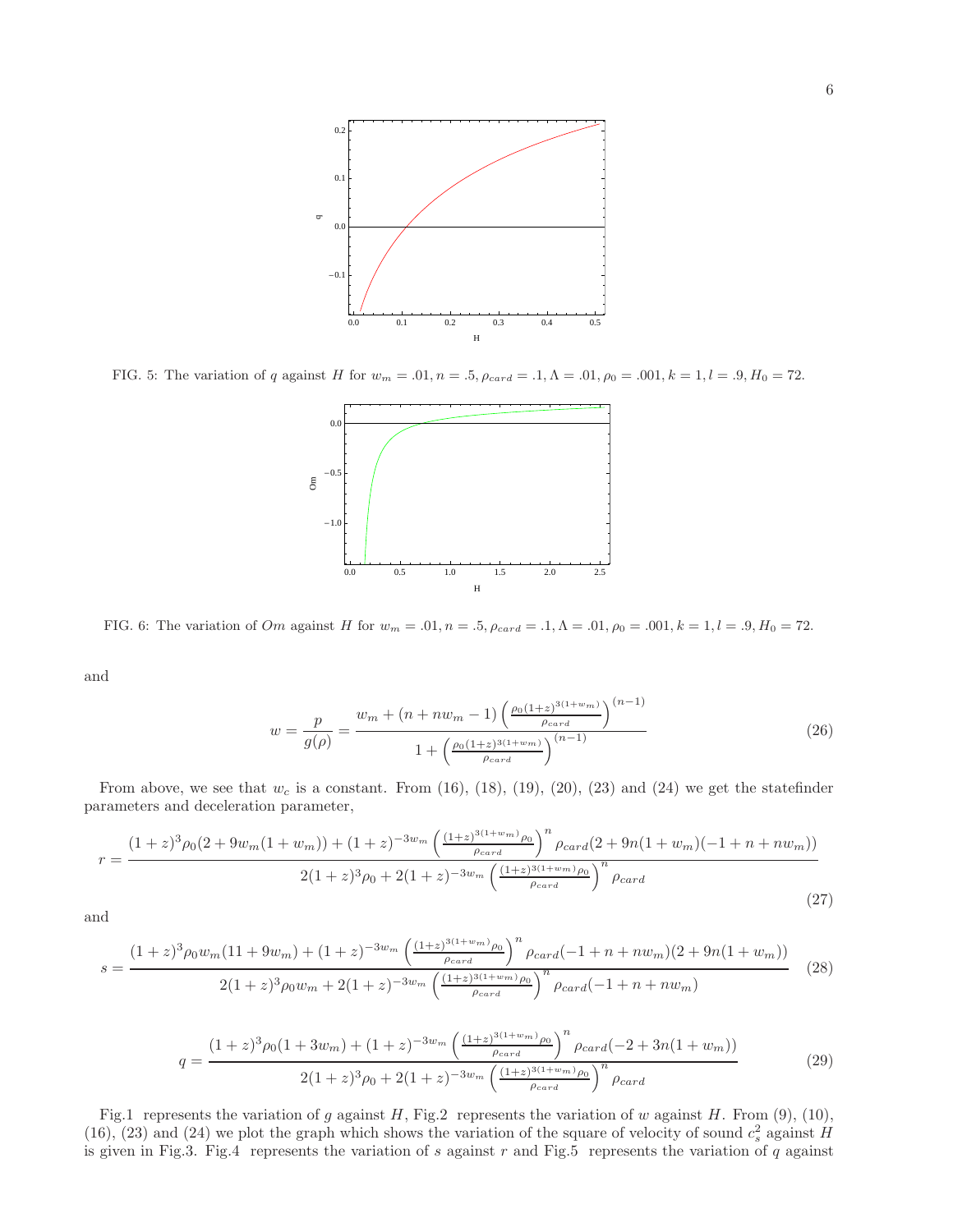H. From  $(8)$ ,  $(21)$  and  $(22)$  we get the value of  $Om$ . Fig.6 represents the variation of  $Om$  against H. The values are taken as,  $w_m = .01$ ,  $n = .5$ ,  $\rho_{card} = .1$ ,  $\Lambda = .01$ ,  $\rho_0 = .001$ ,  $k = 1$ ,  $l = .9$ ,  $H_0 = 72$ . From the figures, we see that  $g, w, q$  and  $Om$  decrease as H decreases and  $c_s^2$  lies between 0 and 1. The parameter s increases and keeps positive sign as  $r$  decreases from positive to negative values.

#### B. Modified Polytropic Model (MP)

Modified polytropic Cardassian model is a slight modification of the previous one, can be used on all scales, but it does not quite fit the criteria of the Cardassian model as defined above. At late times in the future of the Universe, when  $\rho_m \ll \rho_{card}$ , this model becomes cosmological constant dominated with  $\Lambda = \rho_{card}$ . This energy density is very similar to a model which motivated by gravitational leakage into extra dimensions. In this model  $g(\rho)$  is defined as [25],

$$
g(\rho) = \rho_m \left[ 1 + \left( \frac{\rho_{card}}{\rho_m} \right)^{\alpha(n-1)} \right]^{\frac{1}{\alpha}} \tag{30}
$$

where  $\rho_{card}$  is a characteristic constant energy density and  $\alpha \neq 0$  and n are dimensionless positive constants. So from (9), (14), (16) and (30) we get,

$$
\rho_c = (1+z)^{3(1+w_m)} \rho_0 (-1 + (1+X_{MP})^{\frac{1}{\alpha}})
$$
\n(31)

and

$$
p_c = (1+z)^{3(1+w_m)} \rho_0 (X_{MP}(1+X_{MP})^{-1+\frac{1}{\alpha}} - w_m + (1+X_{MP})^{-1+\frac{1}{\alpha}} (w_m - X_{MP}(n+(-2+n)w_m))) \tag{32}
$$

where,



FIG. 7: The variation of g against H for  $\alpha = .5$ ,  $w_m = .01$ ,  $n = .5$ ,  $\rho_{card} = .1$ ,  $\Lambda = .01$ ,  $\rho_0 = .001$ ,  $k = 1$ ,  $l = .9$ ,  $H_0 = 72$ .

So the equation of state is given by,

$$
w_c = \frac{(1+z)^{3(1+w_m)}\rho_0(X_{MP}(1+X_{MP})^{-1+\frac{1}{\alpha}} - w_m + (1+X_{MP})^{-1+\frac{1}{\alpha}}(w_m - X_{MP}(n+(-2+n)w_m)))}{(1+z)^{3(1+w_m)}\rho_0(-1+(1+X_{MP})^{\frac{1}{\alpha}})}
$$
(33)

and

$$
w = \frac{\rho_0 w_m (1+z)^{3(1+w_m)} + (1+z)^{3(1+w_m)} \rho_0 (X_M (1+X_M)^{-1+\frac{1}{\alpha}} - w_m + (1+X_M)^{-1+\frac{1}{\alpha}} (w_m - X_M)^{(n+(-2+n)w_m)}))}{\rho_0 (1+z)^{3(1+w_m)} + (1+z)^{3(1+w_m)} \rho_0 (-1+ (1+X_M)^{\frac{1}{\alpha}})}
$$
(34)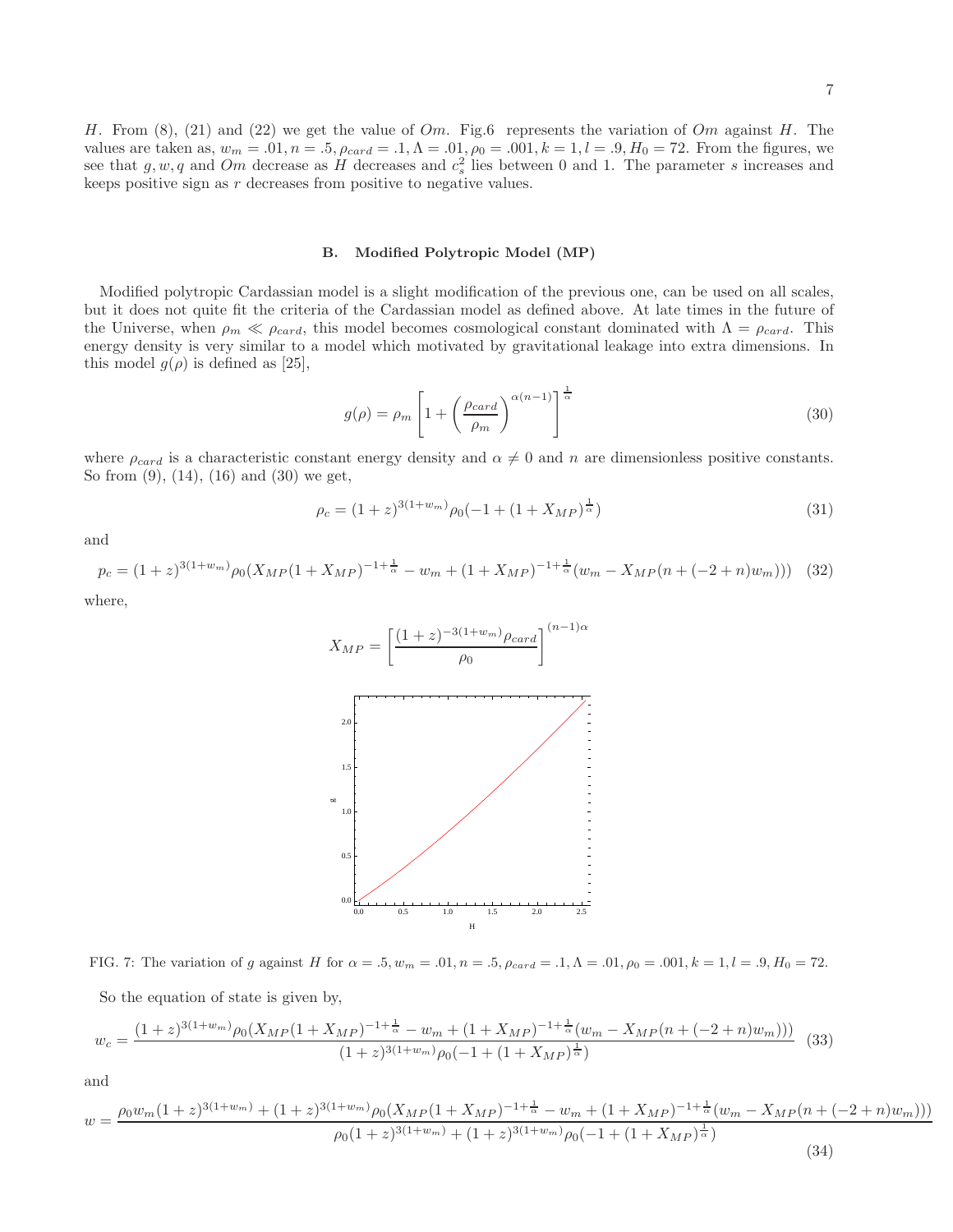

FIG. 8: The variation of w<sub>c</sub> against H for  $\alpha = .5, w_m = .01, n = .5, \rho_{card} = .1, \Lambda = .01, \rho_0 = .001, k = 1, l = .9, H_0 = 72.$ 



FIG. 9: The variation of w against H for  $\alpha = .5, w_m = .01, n = .5, \rho_{card} = .1, \Lambda = .01, \rho_0 = .001, k = 1, l = .9, H_0 = 72.$ 



FIG. 10: The variation of  $c_s^2$  against H for  $\alpha = .5$ ,  $w_m = .01$ ,  $n = .5$ ,  $\rho_{card} = .1$ ,  $\Lambda = .01$ ,  $\rho_0 = .001$ ,  $k = 1$ ,  $l = .9$ ,  $H_0 = 72$ .



FIG. 11: The variation of s against r for  $\alpha = .5$ ,  $w_m = .01$ ,  $n = .5$ ,  $\rho_{card} = .1$ ,  $\Lambda = .01$ ,  $\rho_0 = .001$ ,  $k = 1$ ,  $l = .9$ ,  $H_0 = 72$ .

From (16), (18), (19), (20), (31) and (32) we get the statefinder parameters and deceleration parameter,  $r = [2 + 9w_m + 9w_m^2 + X_{MP}(-5 - 6w_m + 3n(1 + w_m))(-4 - 6w_m + 3n(1 + w_m)) + X_{MP}(13 + 9\alpha(1 + w_m)^2$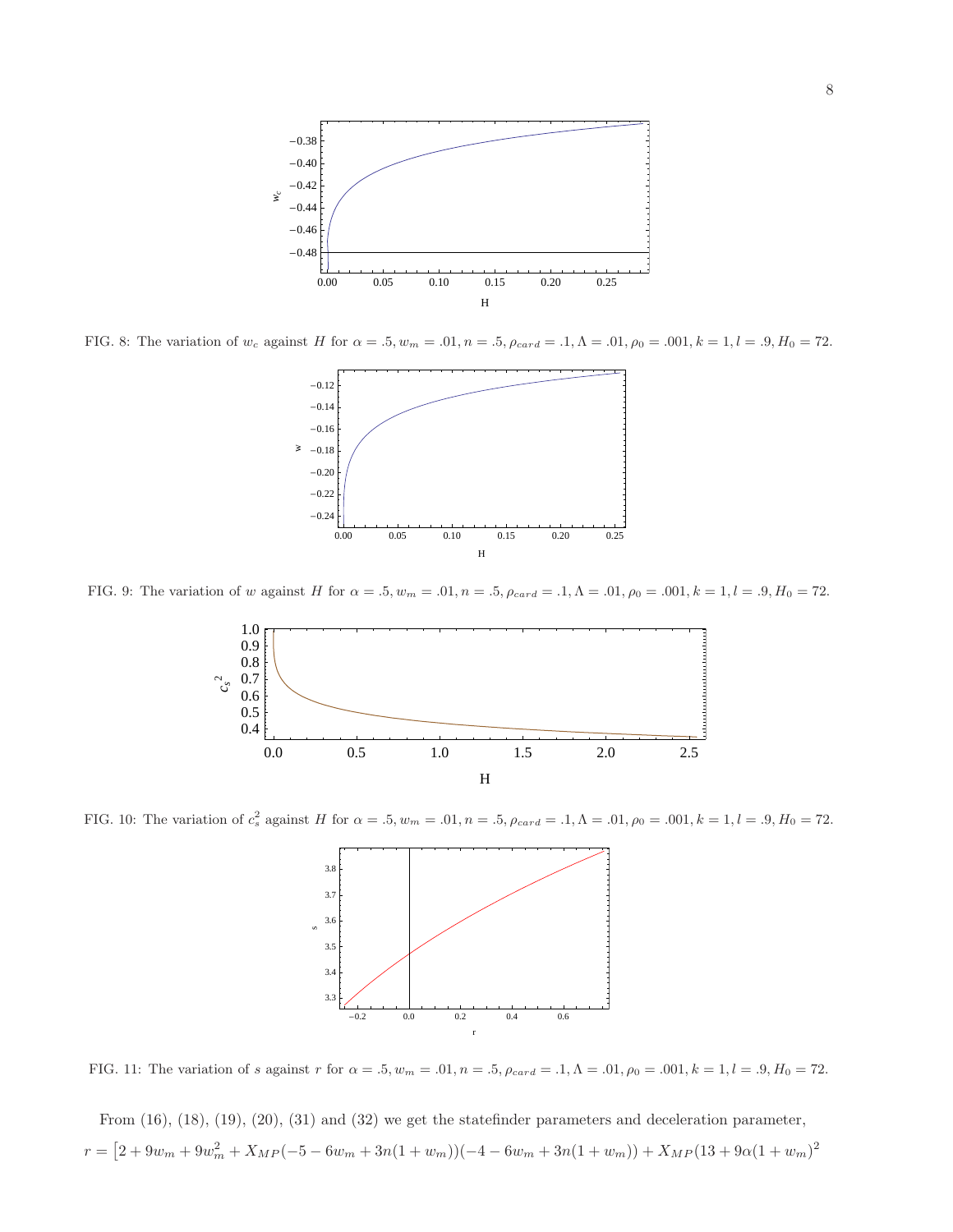

FIG. 12: The variation of q against H for  $\alpha = .5$ ,  $w_m = .01$ ,  $n = .5$ ,  $\rho_{card} = .1$ ,  $\Lambda = .01$ ,  $\rho_0 = .001$ ,  $k = 1$ ,  $l = .9$ ,  $H_0 = 72$ .



FIG. 13: The variation of Om against H for  $\alpha = .5$ ,  $w_m = .01$ ,  $n = .5$ ,  $\rho_{card} = .1$ ,  $\Lambda = .01$ ,  $\rho_0 = .001$ ,  $k = 1$ ,  $l = .9$ ,  $H_0 = 72$ .

$$
+9n^{2}\alpha(1+w_{m})^{2}+9w_{m}(5+4w_{m})-9n(1+w_{m})(1+2w_{m}+2\alpha(1+w_{m})))]/[2(1+X_{MP})^{2}]
$$
 (35)

and

$$
s = \frac{1}{2} \left[ 20 - 9n + 18w_m - 9nw_m - \frac{9(-1+n)(-1+\alpha)(1+w_m)}{1+X_{MP}} - \frac{9(-1+n)\alpha w_m(1+w_m)}{-w_m + X_{MP}(-1+n+(-2+n)w_m)} \right]
$$
(36)

$$
q = \frac{1}{2} \left[ 4 - 3n + 6w_m - 3nw_m + \frac{3(-1+n)(1+w_m)}{1+X_{MP}} \right]
$$
\n(37)

Fig.7, 8 and 9 represents the variation of g,  $w_c$  and w against H respectively. From (9), (10), (16), (31) and (32) we plot the graph which shows the variation of the square of velocity of sound  $c_s^2$  against H is given in Fig. 10, Fig.11 represents the variation of s against r and Fig.12 represents the variation of q against  $H$ . From (8), (21) and (30) we get the value of  $Om$ . Fig.13 represents the variation of  $Om$  against H. The value of parameters are taken as,  $\alpha = .5, w_m = .01, n = .5, \rho_{card} = .1, \Lambda = .01, \rho_0 = .001, k = 1, l = .9, H_0 = 72$ . From the figures, we see that  $g, w_c, w, q$  and  $Om$  decrease as H decreases and  $c_s^2$  lies between 0 and 1. The parameter  $s$  decreases and keeps positive sign as  $r$  decreases from positive to negative values.

## C. Exponential Model:-

In this model  $g(\rho)$  is defined as [26],

$$
g(\rho) = \rho_m \exp\left[\left(\frac{\rho_{card}}{\rho_m}\right)^n\right]
$$
\n(38)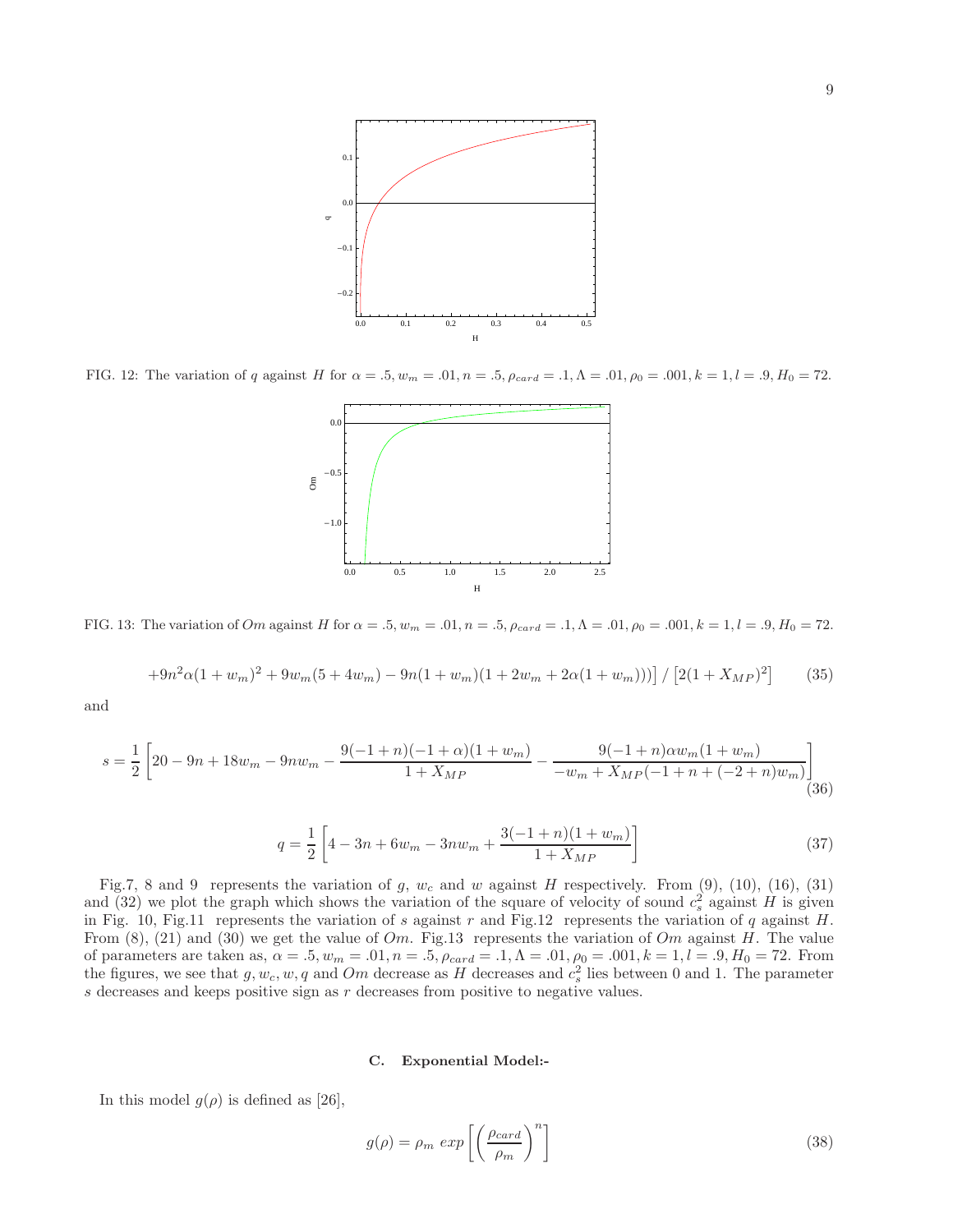where  $\rho_{card}$  is a characteristic constant energy density and n is a dimensionless positive constants. So from (9), (14), (16) and (38) we get,

$$
\rho_c = (-1 + e^{X_{Exp}})(1+z)^{3(1+w_m)}\rho_0
$$
\n(39)

and

$$
p_c = -(1+z)^{3(1+w_m)}\rho_0(w_m + e^{X_{Exp}}(-w_m + nX_{Exp}(1+w_m)))
$$
\n(40)

where,

$$
X_{Exp} = \left[\frac{(1+z)^{-3(1+w_m)}\rho_{card}}{\rho_0}\right]^n
$$

So the equation of state is given by,

$$
w_c = \frac{-(1+z)^{3(1+w_m)}\rho_0(w_m + e^{X_{Exp}}(-w_m + nX_{Exp}(1+w_m)))}{(-1 + e^{X_{Exp}})(1+z)^{3(1+w_m)}\rho_0}
$$
(41)

and

$$
w = \frac{\rho_0 w_0 (1+z)^{3(1+w_m)} - (1+z)^{3(1+w_m)} \rho_0 (w_m + e^{X_{Exp}}(-w_m + nX_{Exp}(1+w_m)))}{\rho_0 (1+z)^{3(1+w_m)} + (-1+e^{X_{Exp}})(1+z)^{3(1+w_m)} \rho_0}
$$
(42)

From (16), (18), (19), (20), (39) and (40) we get the statefinder parameters and deceleration parameter,

$$
r = \frac{1}{2} \left( 2 + 9w_m + 9(w_m^2 + n^2 X_{Exp}^2 (1 + w_m)^2 + n X_{Exp}(1 + w_m)(-1 + n + (-2 + n)w_m)) \right)
$$
(43)

and

$$
s = \frac{1}{2} \left( 11 - 9n + 9w_m - 9nw_m - 9nX_{Exp}(1 + w_m) - \frac{9nw_m(1 + w_m)}{-w_m + nX_{Exp}(1 + w_m)} \right)
$$
(44)

$$
q = \frac{1}{2} \left[ 1 + 3w_m - 3n X_{Exp}(1 + w_m) \right]
$$
\n(45)



FIG. 14: The variation of w against H for  $w_m = .01$ ,  $n = 2$ ,  $\rho_{card} = .1$ ,  $\Lambda = .01$ ,  $\rho_0 = .001$ ,  $k = 1$ ,  $l = .9$ ,  $H_0 = 72$ .

Fig.14, 15 and 16 represents the variation of g,  $w_c$  and w against H, z and z respectively. From (9), (10), (16), (39) and (40) we plot the graph which shows the variation of the square of velocity of sound  $c_s^2$  against H is given in Fig. 17. Fig.18 represents the variation of s against r and Fig.19 represents the variation of q against H. From  $(8)$ ,  $(21)$  and  $(38)$  we get the value of Om. Fig. 20 represents the variation of Om against H. The values are taken as,  $w_m = .01, n = 2, \rho_{card} = .1, \Lambda = .01, \rho_0 = .001, k = 1, l = .9, H_0 = 72$ . From the figures, we see that  $g, w_c, w, q$  and Om decrease as H decreases and  $c_s^2$  lies between 0 and 1. The parameter s increases and keeps negative sign as r decreases.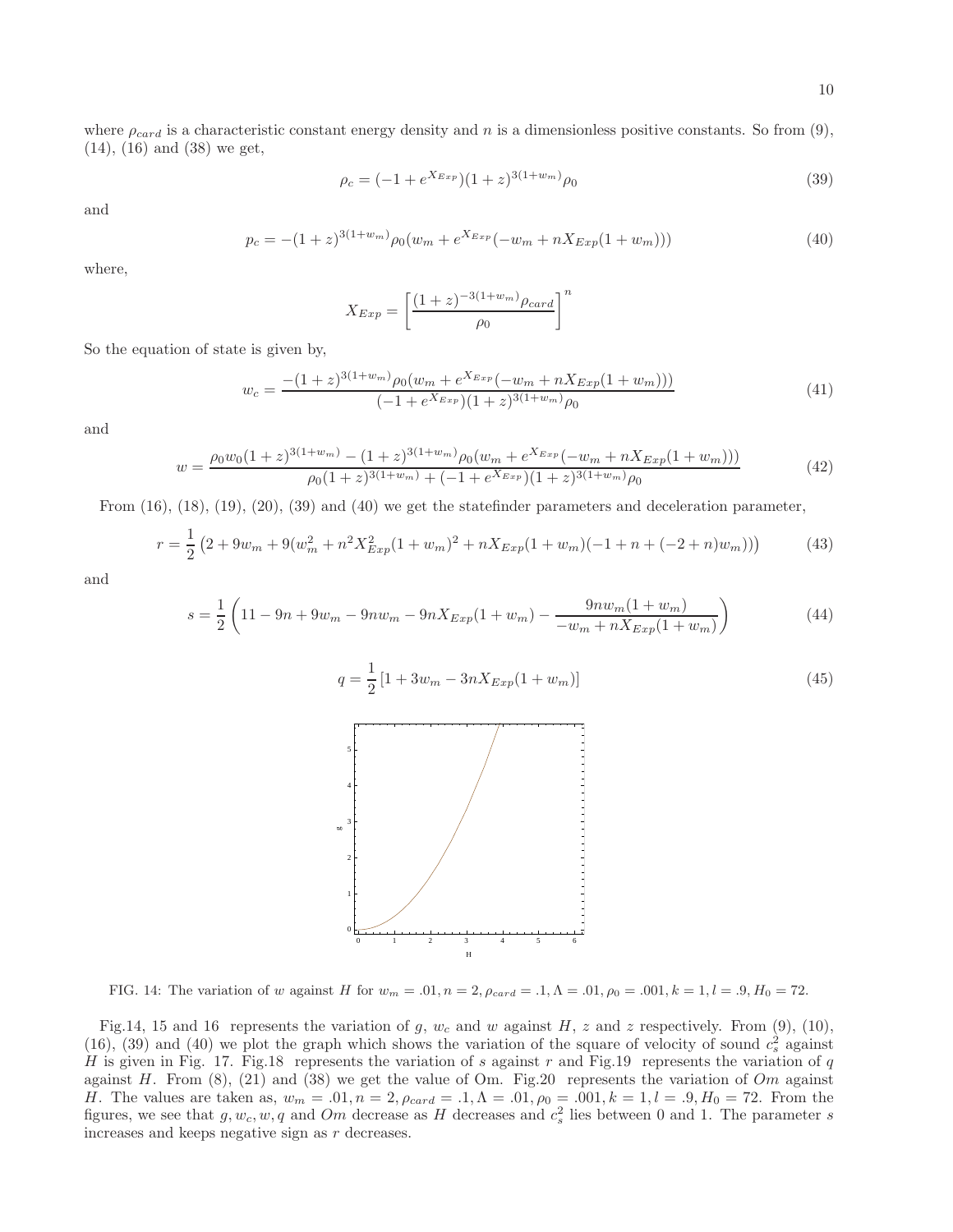

FIG. 15: The variation of w against z for  $w_m = .01$ ,  $n = 2$ ,  $\rho_{card} = .1$ ,  $\Lambda = .01$ ,  $\rho_0 = .001$ ,  $k = 1$ ,  $l = .9$ ,  $H_0 = 72$ .



FIG. 16: The variation of w against z for  $w_m = .01$ ,  $n = 2$ ,  $\rho_{card} = .1$ ,  $\Lambda = .01$ ,  $\rho_0 = .001$ ,  $k = 1$ ,  $l = .9$ ,  $H_0 = 72$ .



FIG. 17: The variation of  $c_s^2$  against H for  $w_m = .01$ ,  $n = 2$ ,  $\rho_{card} = .1$ ,  $\Lambda = .01$ ,  $\rho_0 = .001$ ,  $k = 1$ ,  $l = .9$ ,  $H_0 = 72$ .



FIG. 18: The variation of s against r for  $w_m = .01$ ,  $n = 2$ ,  $\rho_{card} = .1$ ,  $\Lambda = .01$ ,  $\rho_0 = .001$ ,  $k = 1$ ,  $l = .9$ ,  $H_0 = 72$ .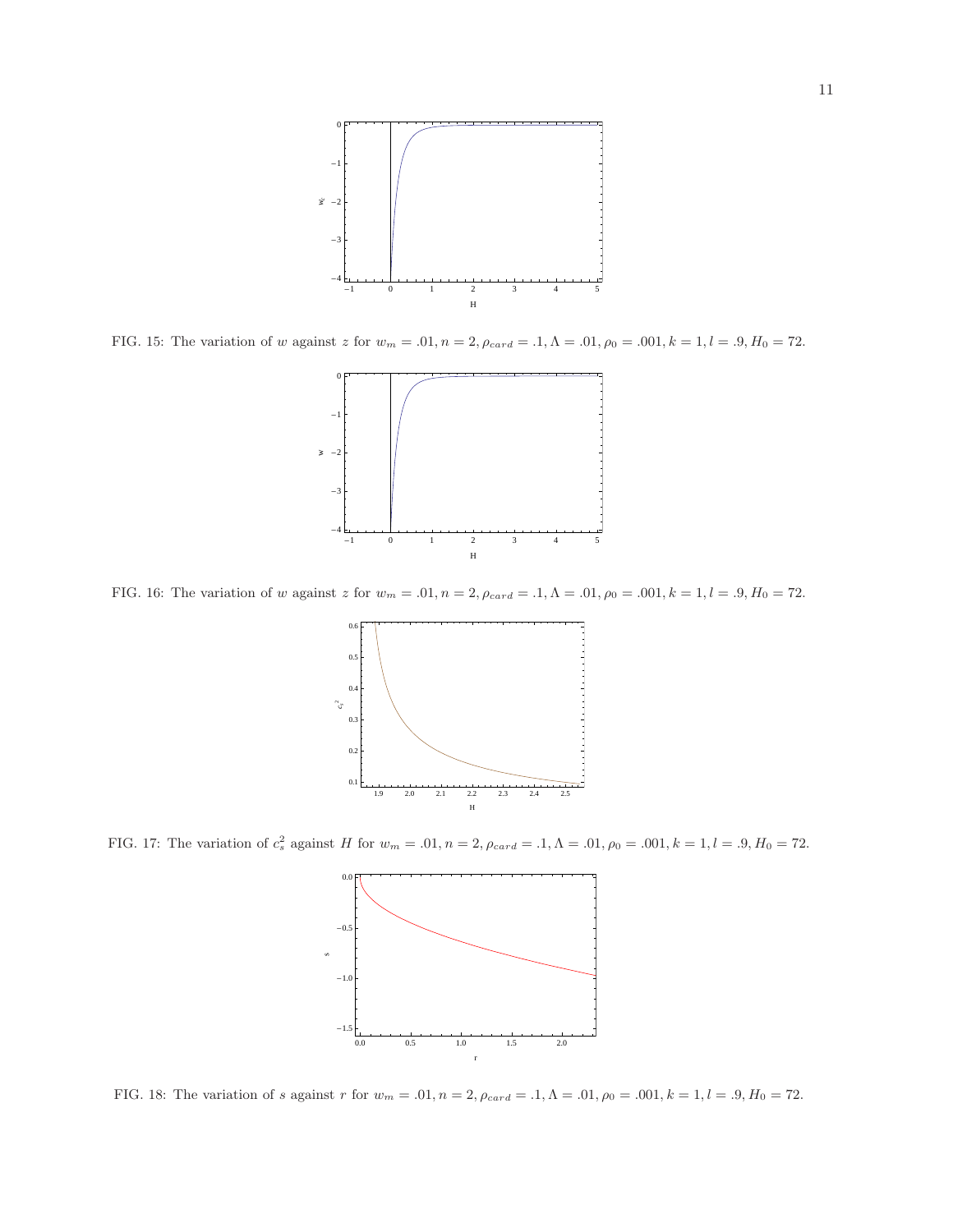

FIG. 19: The variation of q against z for  $w_m = .01$ ,  $n = 2$ ,  $\rho_{card} = .1$ ,  $\Lambda = .01$ ,  $\rho_0 = .001$ ,  $k = 1$ ,  $l = .9$ ,  $H_0 = 72$ .



FIG. 20: The variation of  $Om$  against H for  $w_m = .01$ ,  $n = 2$ ,  $\rho_{card} = .1$ ,  $\Lambda = .01$ ,  $\rho_0 = .001$ ,  $k = 1$ ,  $l = .9$ ,  $H_0 = 72$ .

## D. Modified Exponential Model

In this model  $g(\rho)$  is defined as [26],

$$
g(\rho) = (\rho_m + \rho_{card}) \exp\left[\left(\frac{\alpha \rho_{card}}{\rho_m + \rho_{card}}\right)^n\right]
$$
\n(46)

where  $\rho_{card}$  is a characteristic constant energy density and  $\alpha$  and  $n$  are dimensionless positive constants. So from (9), (14), (16) and (46) we get,

$$
\rho_c = -(1+z)^{3(1+w_m)}\rho_0 + e^{\left(\frac{\alpha \rho_{card}}{(1+z)^{3(1+w_m)}\rho_0 + \rho_{card}}\right)^n}((1+z)^{3(1+w_m)}\rho_0 + \rho_{card})
$$
(47)

and

$$
p_c = (1+z)^{3w_m} (-(1+z)^3 \rho_0 w_m - e^{X_{ME}}((1+z)^{-3w_m} \rho_{card} + (1+z)^3 \rho_0 (-w_m + nX_{ME})^n (1+w_m)))) \tag{48}
$$

So the equation of state is given by,

$$
w_c = \frac{(1+z)^{3w_m}(-(1+z)^3\rho_0 w_m - e^{X_{ME}}((1+z)^{-3w_m}\rho_{card} + (1+z)^3\rho_0(-w_m + nX_{ME}(1+w_m))))}{-(1+z)^{3(1+w_m)}\rho_0 + e^{X_{ME}}((1+z)^{3(1+w_m)}\rho_0 + \rho_{card})}
$$
(49)

and

$$
w = \frac{w_m \rho_0 (1+z)^{3(1+w_m)} + (1+z)^{3w_m} (-(1+z)^3 \rho_0 w_m - e^{X_{ME}} ((1+z)^{-3w_m} \rho_{card} + (1+z)^3 \rho_0 (-w_m + nX_{ME}(1+w_m))))}{\rho_0 (1+z)^{3(1+w_m)} - (1+z)^{3(1+w_m)} \rho_0 + e^{X_{ME}} ((1+z)^{3(1+w_m)} \rho_0 + \rho_{card})}
$$
(50)

where

$$
X_{ME} = \left(\frac{\alpha \rho_{card}}{(1+z)^{3(1+w_m)}\rho_0 + \rho_{card}}\right)^n
$$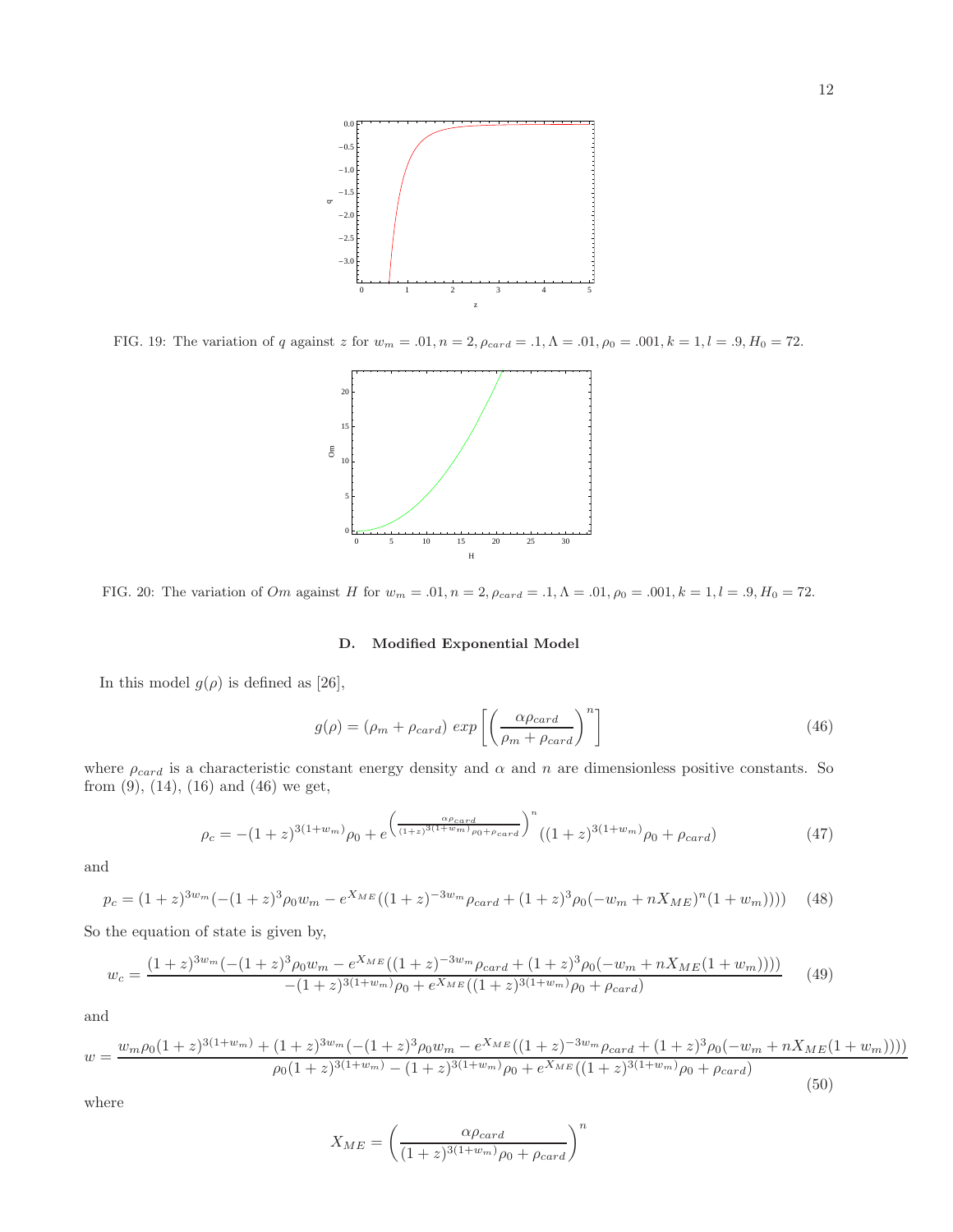

FIG. 21: The variation of w<sub>c</sub> against H for  $\alpha = 2.5$ ,  $w_m = .01$ ,  $n = .8$ ,  $\rho_{card} = .1$ ,  $\Lambda = .01$ ,  $\rho_0 = .001$ ,  $k = 1$ ,  $l = .9$ ,  $H_0 = 72$ .



FIG. 22: The variation of w<sub>c</sub> against H for  $\alpha = 2.5$ ,  $w_m = .01$ ,  $n = .8$ ,  $\rho_{card} = .1$ ,  $\Lambda = .01$ ,  $\rho_0 = .001$ ,  $k = 1$ ,  $l = .9$ ,  $H_0 = 72$ .



FIG. 23: The variation of w against H for  $\alpha = 2.5$ ,  $w_m = .01$ ,  $n = .8$ ,  $\rho_{card} = .1$ ,  $\Lambda = .01$ ,  $\rho_0 = .001$ ,  $k = 1$ ,  $l = .9$ ,  $H_0 = 72$ .



FIG. 24: The variation of  $c_s^2$  against H for  $\alpha = 2.5$ ,  $w_m = .01$ ,  $n = .8$ ,  $\rho_{card} = .1$ ,  $\Lambda = .01$ ,  $\rho_0 = .001$ ,  $k = 1$ ,  $l = .9$ ,  $H_0 = 72$ .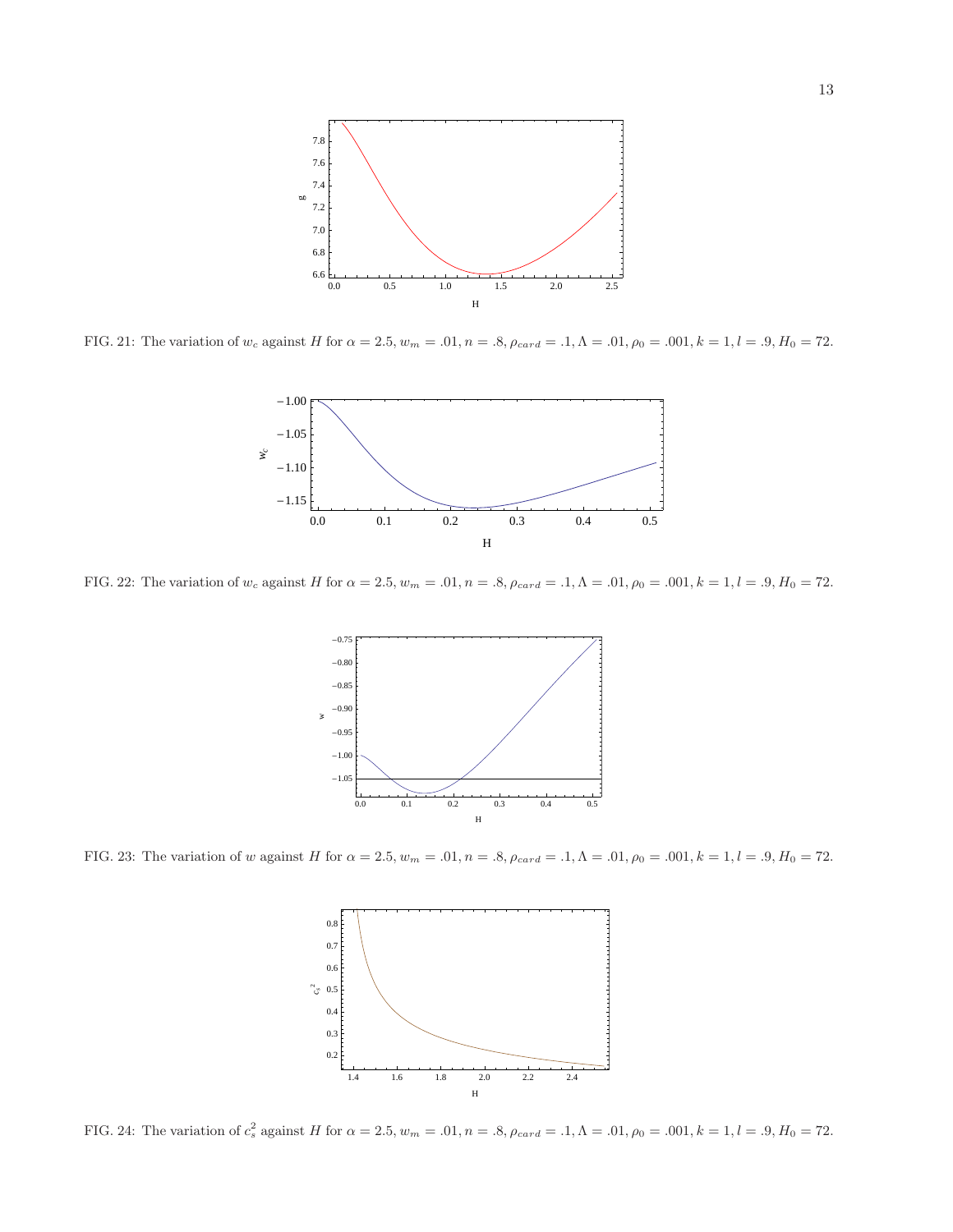

FIG. 25: The variation of s against r for  $\alpha = 2.5$ ,  $w_m = .01$ ,  $n = .8$ ,  $\rho_{card} = .1$ ,  $\Lambda = .01$ ,  $\rho_0 = .001$ ,  $k = 1$ ,  $l = .9$ ,  $H_0 = 72$ .



FIG. 26: The variation of q against H for  $\alpha = 2.5$ ,  $w_m = .01$ ,  $n = .8$ ,  $\rho_{card} = .1$ ,  $\Lambda = .01$ ,  $\rho_0 = .001$ ,  $k = 1$ ,  $l = .9$ ,  $H_0 = 72$ .

From (16), (18), (19), (20), (47) and (48) we get the statefinder parameters and deceleration parameter,  
\n
$$
r = [2(1+z)^{-6w_m} \rho_{card}^2 + (1+z)^{3-3w_m} \rho_0 \rho_{card}(4-9(-1+nX_{ME})w_m(1+w_m)) + (1+z)^6 \rho_0^2 (2+9w_m + 9(w_m^2 + n^2X_{ME}^2(1+w_m)^2 + nX_{ME}(1+w_m)(-1+n+(-2+n)w_m)))]/[2(1+z)^{-3w_m} \rho_{card}^2 + 2(1+z)^3 \rho_0]
$$
\nand  
\n
$$
e^{-[2(1+z)^{-6w_m} \rho_{mod}^2 - 1 - (1+z)^{3-3w_m} \rho_{mod}^2 - (2+x)^{N-1} \rho_{mod}^2 - (1+w_m)(2+9w_m - 2w_m - (1+w_m)^2)]}
$$
\n(51)

 $\tilde{c}$ 

$$
s = [2(1+z)^{-6w_m} \rho_{card}^2 + (1+z)^{3-3w_m} \rho_0 \rho_{card}(2 + nX_{ME}(1+w_m)(2+9w_m) - w_m(11+9w_m))
$$
  
-(1+z)<sup>6</sup>  $\rho_0^2 (9n^2 X_{ME}^2 (1+w_m)^2 + w_m(11+9w_m) + nX_{ME}(1+w_m)(-11+9n+9(-2+n)w_m))$   
/ [(2((1+z)<sup>3</sup>  $\rho_0 + (1+z)^{-3w_m} \rho_{card})((1+z)^{-3w_m} \rho_{card} + (1+z)^{3} \rho_0(-w_m + nX_{ME}(1+w_m))))]$  (52)



FIG. 27: The variation of  $Om$  against H for  $\alpha = 2.5$ ,  $w_m = .01$ ,  $n = .8$ ,  $\rho_{card} = .1$ ,  $\Lambda = .01$ ,  $\rho_0 = .001$ ,  $k = 1$ ,  $l = .9$ ,  $H_0 =$ 72.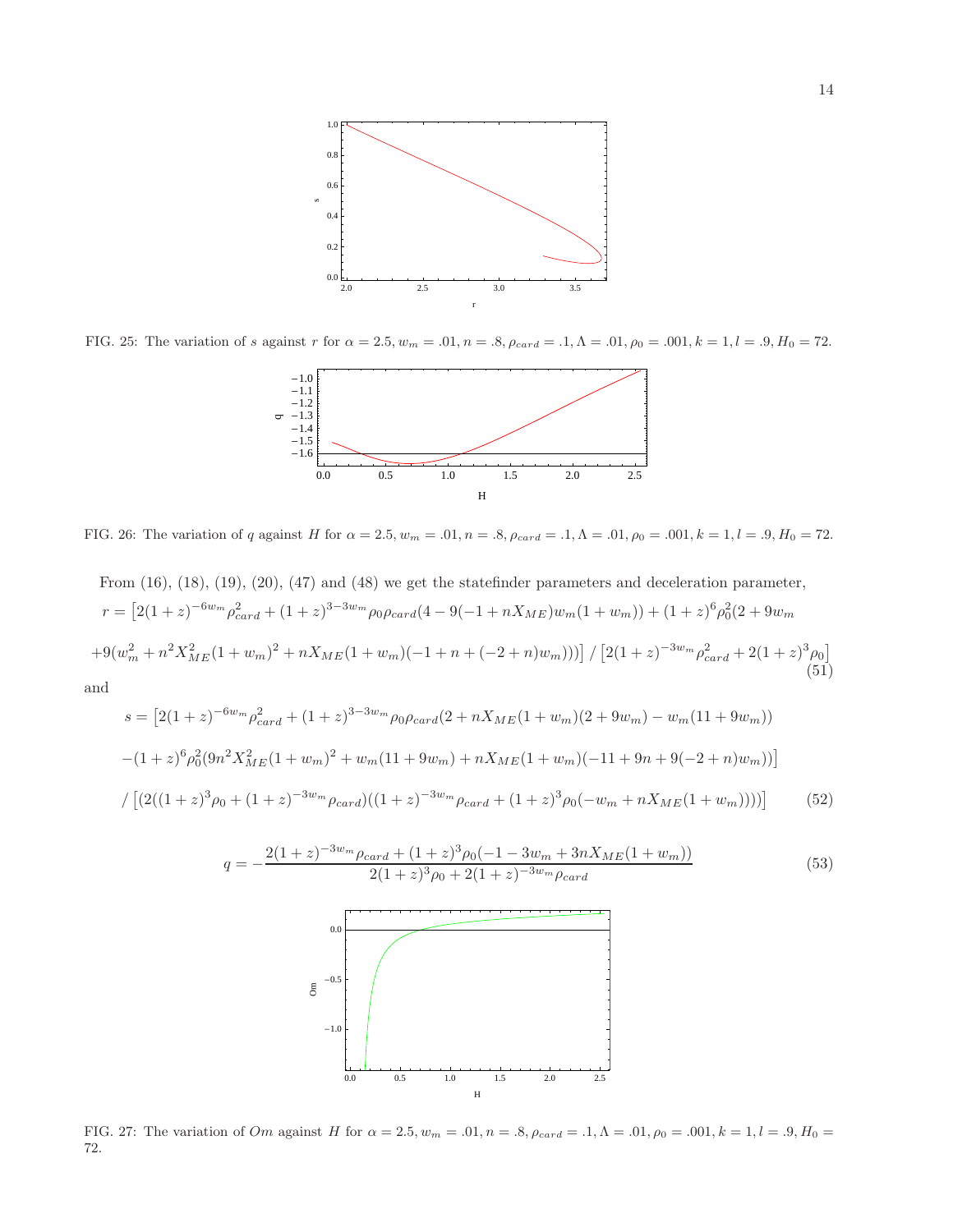#### V. DISCUSSIONS

we see that  $g, w_c, w, q$  first decrease then increase and  $Om$  decreases as H decreases and  $c_s^2$  lies between 0 and

1. The parameter s increases and keeps positive sign as r decreases.

In this work, the we have considered Cardassian Universe in Hořava-Lifshitz gravity. The energy density and pressure for Cardassian term have been found. Four types of Cardassian Universe models i.e., polytropic/power law, modified polytropic, exponential and modified exponential models have been considered for accelerating models. To investigate the natures of statefinder parameters, deceleration parameter, Om diagnostic and EoS parameters for all types of Cardassian models in Hořava-Lifshitz gravity, we have drawn all parameters w.r.t. Hubble parameters H.

In polytropic/power law Cardassian model of the universe  $g, w, q$  and Om parameters have been drawn in figures 1, 2, 5 and 6. We have seen that  $g, w, q$  and Om decrease as H decreases. The values are taken as,  $w_m = .01, n = .5, \rho_{card} = .1, \Lambda = .01, \rho_0 = .001, k = 1, l = .9, H_0 = 72$ . In this model, the EoS parameter  $w_c$ is constant. The variation of the square of velocity of sound  $c_s^2$  against H is given in fig.3 and it has been observed that  $c_s^2$  lies between 0 and 1. Also fig.4 represents the variation of s against r and the figure shows that  $s$  increases and keeps positive sign as  $r$  decreases from positive to negative values.

In modified polytropic Cardassian model of the universe  $g, w_c, w, q$  and Om parameters have been drawn in figures 7, 8, 9, 12 and 13. We have seen that  $g, w_c, w, q$  and Om decrease as H decreases. The values are taken as,  $\alpha = .5, w_m = .01, n = .5, \rho_{card} = .1, \Lambda = .01, \rho_0 = .001, k = 1, l = .9, H_0 = 72$ . The variation of the square of velocity of sound  $c_s^2$  against H is given in fig.10 and it has been observed that  $c_s^2$  lies between 0 and 1. Also fig.11 represents the variation of  $s$  against  $r$  and the figure shows that  $s$  increases and keeps positive sign as  $r$ decreases from positive to negative values.

In exponential Cardassian model of the universe  $g, w_c, w, q$  and Om parameters have been drawn in figures 14, 15, 16, 19 and 20. We have seen that  $g, w_c, w, q$  and  $Om$  decrease as H decreases. The values are taken as,  $w_m = .01, n = 2, \rho_{card} = .1, \Lambda = .01, \rho_0 = .001, k = 1, l = .9, H_0 = 72$ . The variation of the square of velocity of sound  $c_s^2$  against H is given in fig.17 and it has been observed that  $c_s^2$  lies between 0 and 1. Also fig.18 represents the variation of s against r and the figure shows that s increases and keeps negative sign as r decreases.

In modified exponential Cardassian model of the universe  $q, w_c, w, q$  and Om parameters have been drawn in figures 21, 22, 23, 26 and 27. We have seen that  $g, w_c, w, q$  first decrease then increase and Om decreases as H decreases. The values are taken as,  $\alpha = 2.5, w_m = .01, n = .8, \rho_{card} = .1, \Lambda = .01, \rho_0 = .001, k = 1, l = .9, H_0 = 72.$ The variation of the square of velocity of sound  $c_s^2$  against H is given in fig.24 and it has been observed that  $c_s^2$ lies between 0 and 1. Also fig.25 represents the variation of s against  $r$  and the figure shows that s increases and keeps positive sign as r decreases.

#### Acknowledgement:

The authors are thankful to IUCAA, Pune, India for warm hospitality where part of the work was carried out.

## References:

- [1] A. Riess, et al., Astron. J. 116 (1998) 1009.
- [2] S. J. Perlmutter, et al., Astrophys. J. 517 (1999) 565.
- [3] J. L. Tonry, et al., Astrophys. J. 594 (2003) 1.
- [4] B. Barris, et al., Astrophys. J. 602 (2004) 571.
- [5] R. Knop, et al., Astrophys. J. 598 (2003) 102.
- [6] A.G. Riess, et al., Astrophys. J. 607 (2004) 665.